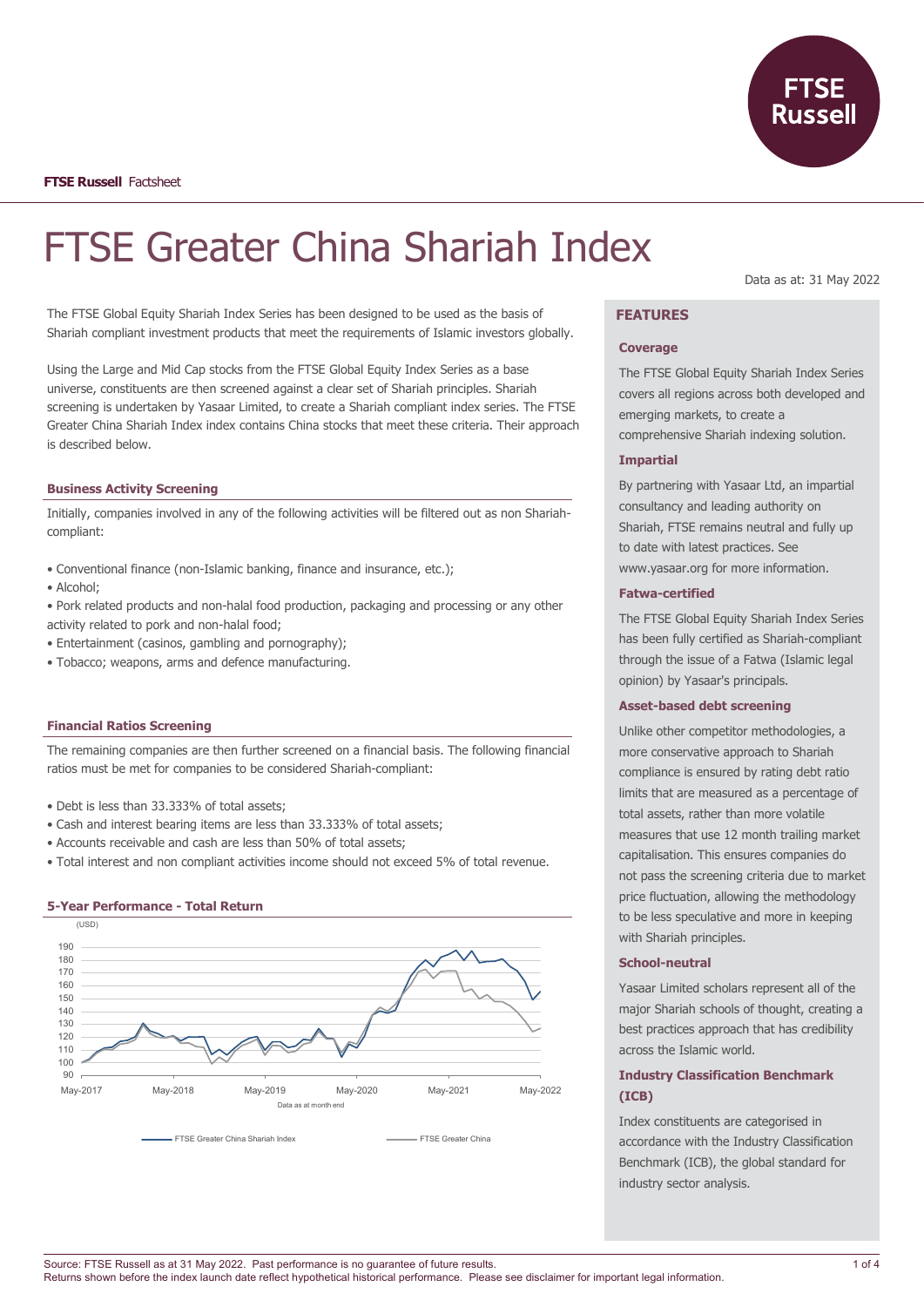## **Performance and Volatility - Total Return**

| Index (USD)                      | Return % |  |              |                                |                   | Return pa %* |                                            | Volatility %** |      |      |      |
|----------------------------------|----------|--|--------------|--------------------------------|-------------------|--------------|--------------------------------------------|----------------|------|------|------|
|                                  |          |  |              |                                |                   |              | 6M YTD 12M 3YR 5YR 3YR 5YR 5YR 1YR 3YR 5YR |                |      |      |      |
| FTSE Greater China Shariah Index | -94      |  |              | $-13.2$ $-14.0$ $-15.7$ $41.7$ |                   | 55.5         | 12.3                                       | 9.2            | 18.7 | 21.2 | 177  |
| <b>FTSE Greater China</b>        | -92      |  | $-142 - 141$ |                                | $-26.2$ 19.7 26.7 |              | 6.2                                        | 4.8            | 23 O | 22.3 | 17.3 |

\* Compound annual returns measured over 3 and 5 years respectively \*\* Volatility – 1YR based on 12 months daily data. 3YR based on weekly data (Wednesday to Wednesday). 5YR based on monthly data

#### **Year-on-Year Performance - Total Return**

| Index % (USD)                       | 2012 | 2013 | 2014 | 2015    | 2016 | 2017 | 2018   | 2019 | 2020 | 2021   |
|-------------------------------------|------|------|------|---------|------|------|--------|------|------|--------|
| FTSE Greater China Shariah<br>Index | 222  | 0.8  | 5.9  | $-10.9$ | 6.5  | 43.5 | $-118$ | 19.5 | 32.2 | 8.1    |
| <b>FTSE Greater China</b>           | 23.3 | 7.5  | 75   | $-6.8$  | 71   | 38.9 | $-147$ | 23.7 | 29.2 | $-8.2$ |

# **Return/Risk Ratio and Drawdown - Total Return**

| Index (USD)                      | <b>Return/Risk Ratio</b> |     |     |      | Drawdown (%) |         |         |             |
|----------------------------------|--------------------------|-----|-----|------|--------------|---------|---------|-------------|
|                                  | 1YR                      | 3YR | 5YR | 10YR | 1YR L        | 3YR     | 5YR     | <b>10YR</b> |
| FTSE Greater China Shariah Index | $-0.8$                   | 0.5 | 0.5 | 0.5  | $-26.5$      | $-27.5$ | $-28.3$ | $-36.4$     |
| <b>FTSE Greater China</b>        | $-1.1$                   | 0.2 | 0.3 | 0.5  | $-34.4$      | $-39.7$ | $-39.7$ | $-39.7$     |

Return/Risk Ratio – based on compound annual returns and volatility in Performance and Volatility table Drawdown - based on daily data

#### **Top 10 Constituents**

| <b>Constituent</b>                 | <b>ICB Sector</b>                    | Net MCap (USDm) | Wgt % |
|------------------------------------|--------------------------------------|-----------------|-------|
| Taiwan Semiconductor Manufacturing | Technology Hardware and Equipment    | 463.021         | 28.81 |
| Hon Hai Precision Industry         | Technology Hardware and Equipment    | 46,432          | 2.89  |
| MediaTek                           | Technology Hardware and Equipment    | 46.108          | 2.87  |
| BYD (H)                            | Automobiles and Parts                | 29,551          | 1.84  |
| WuXi Biologics (P Chip)            | Pharmaceuticals and Biotechnology    | 24.210          | 1.51  |
| <b>United Microelectronics</b>     | Technology Hardware and Equipment    | 20,622          | 1.28  |
| Xiaomi (P Chip)                    | <b>Telecommunications Equipment</b>  | 20,448          | 1.27  |
| Delta Electronics                  | Technology Hardware and Equipment    | 17.964          | 1.12  |
| Formosa Plastics Corp              | General Industrials                  | 17.605          | 1.10  |
| Chunghwa Telecom                   | Telecommunications Service Providers | 16.632          | 1.03  |
| <b>Totals</b>                      |                                      | 702.593         | 43.72 |

# **INFORMATION**

#### **Index Universe**

FTSE Global Equity Shariah Index Series

**Index Launch**

29 October 2007

#### **Base Date**

22 September 2003

**Base Value**

1000

## **Investability Screen**

Actual free float applied and liquidity screened

## **Index Calculation**

End-of-day

## **End-of-Day-Distribution**

Via FTP and email

#### **Review Dates**

Index is reviewed semi-annually in March and September. Shariah screening reviewed quarterly in March, June, September and December

#### **Currency**

EUR, GBP, USD, JPY.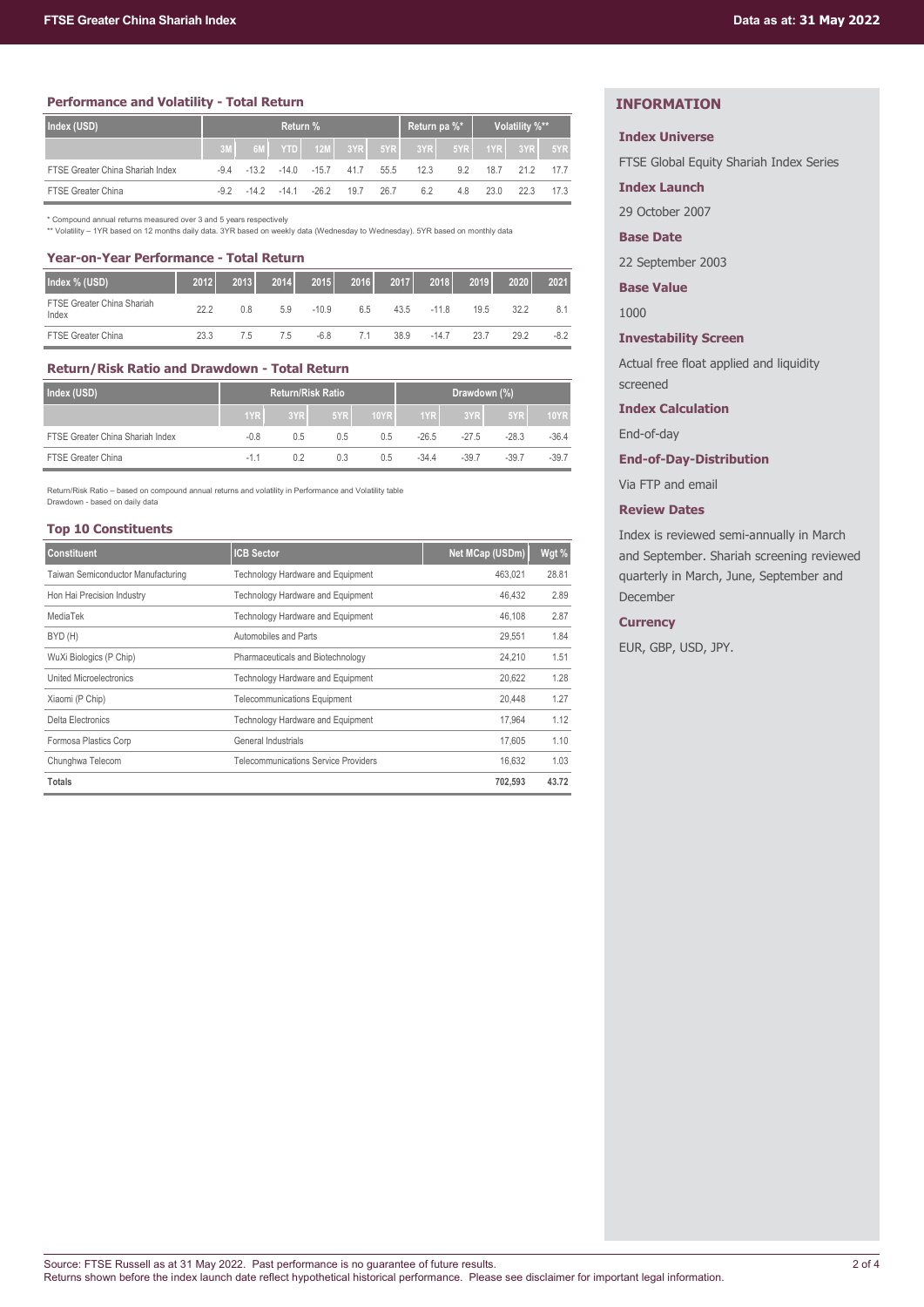# **ICB Supersector Breakdown**

|                 | .s supersecor si                                | <b>FTSE Greater China Shariah Index</b> |                        |                | <b>FTSE Greater China</b> |                 |        |  |  |
|-----------------|-------------------------------------------------|-----------------------------------------|------------------------|----------------|---------------------------|-----------------|--------|--|--|
|                 |                                                 |                                         |                        |                |                           |                 |        |  |  |
| <b>ICB Code</b> | <b>ICB Supersector</b>                          | No. of<br>Cons                          | <b>Net MCap (USDm)</b> | Wgt %          | No. of<br>Cons            | Net MCap (USDm) | Wgt %  |  |  |
| 1010            | Technology                                      | 117                                     | 778,297                | 48.43          | 174                       | 1.289.739       | 33.74  |  |  |
| 1510            | Telecommunications                              | 22                                      | 60,351                 | 3.76           | 35                        | 78,051          | 2.04   |  |  |
| 2010            | <b>Health Care</b>                              | 69                                      | 76,632                 | 4.77           | 121                       | 124,660         | 3.26   |  |  |
| 3010            | <b>Banks</b>                                    | $\frac{1}{2}$                           |                        | ÷,             | 58                        | 373,539         | 9.77   |  |  |
| 3020            | <b>Financial Services</b>                       | ä,                                      |                        | $\overline{a}$ | 73                        | 139.264         | 3.64   |  |  |
| 3030            | Insurance                                       | ä,                                      |                        | ÷,             | 17                        | 239,469         | 6.26   |  |  |
| 3510            | <b>Real Estate</b>                              | 43                                      | 91,249                 | 5.68           | 80                        | 188,609         | 4.93   |  |  |
| 4010            | Automobiles and Parts                           | 32                                      | 70.100                 | 4.36           | 46                        | 130.461         | 3.41   |  |  |
| 4020            | <b>Consumer Products and Services</b>           | 37                                      | 57,106                 | 3.55           | 65                        | 173,200         | 4.53   |  |  |
| 4030            | Media                                           | $\overline{2}$                          | 331                    | 0.02           | 9                         | 2,367           | 0.06   |  |  |
| 4040            | Retailers                                       | 8                                       | 10.901                 | 0.68           | 24                        | 246.683         | 6.45   |  |  |
| 4050            | <b>Travel and Leisure</b>                       | 12                                      | 12,534                 | 0.78           | 32                        | 59,195          | 1.55   |  |  |
| 4510            | Food Beverage and Tobacco                       | 12                                      | 24,107                 | 1.50           | 64                        | 150,637         | 3.94   |  |  |
| 4520            | Personal Care Drug and Grocery<br><b>Stores</b> | 11                                      | 3,908                  | 0.24           | 21                        | 26,108          | 0.68   |  |  |
| 5010            | <b>Construction and Materials</b>               | 29                                      | 34.997                 | 2.18           | 37                        | 46.533          | 1.22   |  |  |
| 5020            | Industrial Goods and Services                   | 111                                     | 126,353                | 7.86           | 168                       | 227,897         | 5.96   |  |  |
| 5510            | <b>Basic Resources</b>                          | 51                                      | 57,571                 | 3.58           | 72                        | 70.888          | 1.85   |  |  |
| 5520            | Chemicals                                       | 52                                      | 53.543                 | 3.33           | 61                        | 56.926          | 1.49   |  |  |
| 6010            | Energy                                          | 43                                      | 88,381                 | 5.50           | 47                        | 96,621          | 2.53   |  |  |
| 6510            | Utilities                                       | 19                                      | 60,606                 | 3.77           | 54                        | 101,497         | 2.66   |  |  |
| <b>Totals</b>   |                                                 | 670                                     | 1,606,967              | 100.00         | 1258                      | 3,822,345       | 100.00 |  |  |

# **Index Characteristics**

| <b>Attributes</b>                 | <b>FTSE Greater China Shariah Index</b> | <b>FTSE Greater China</b> |
|-----------------------------------|-----------------------------------------|---------------------------|
| Number of constituents            | 670                                     | 1258                      |
| Net MCap (USDm)                   | 1,606,967                               | 3,822,345                 |
| Dividend Yield %                  | 2.81                                    | 2.53                      |
| Constituent Sizes (Net MCap USDm) |                                         |                           |
| Average                           | 2,398                                   | 3,038                     |
| Largest                           | 463,021                                 | 463,021                   |
| Smallest                          | 35                                      | 31                        |
| Median                            | 427                                     | 507                       |
| Weight of Largest Constituent (%) | 28.81                                   | 12.11                     |
| Top 10 Holdings (% Index MCap)    | 43.72                                   | 36.51                     |